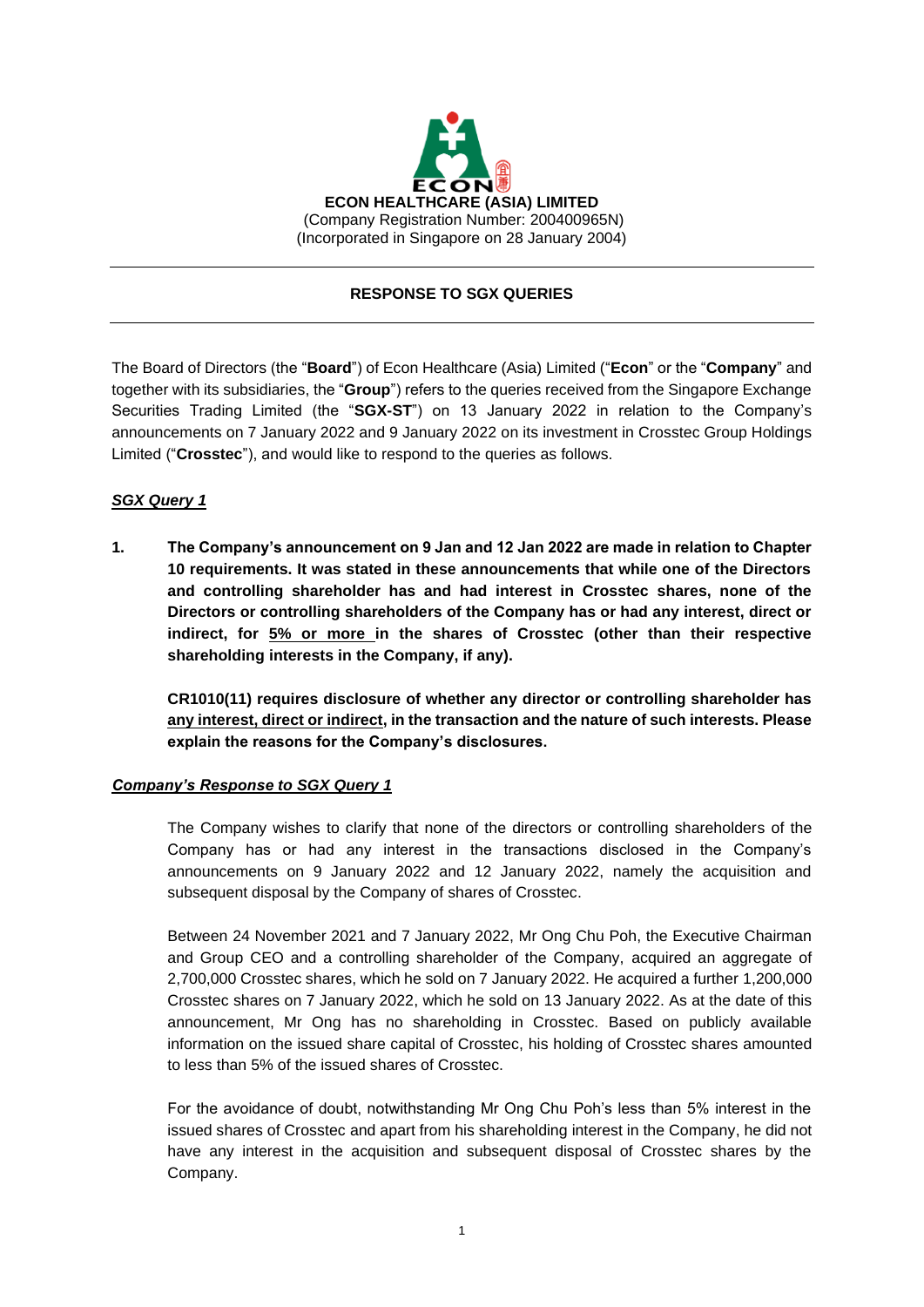Crosstec is a company listed on the Hong Kong Stock Exchange (the "**HKEx**"), and the respective acquisition and disposal of Crosstec shares by the Company and Mr Ong Chu Poh were done on-market. The Company did not acquire Crosstec shares from nor did the Company sell Crosstec shares to any of its directors or controlling shareholders, including Mr Ong Chu Poh.

### *SGX Query 2*

# **2. What is Econ's shareholding percentage in Crosstec at each point in time (31 Dec 2021, 7 Jan, 9 Jan and 12 Jan 2022)?**

#### *Company's Response to SGX Query 2*

The Company acquired 6,800,000 Crosstec shares on 30 December 2021 and 5,000,000 Crosstec shares on 6 January 2022. On 12 January 2022, the Company sold all 11,800,000 of its Crosstec shares.

As at 31 December 2021, the Company held 6,800,000 Crosstec shares. To the Company's knowledge based on publicly available information on Crosstec's issued share capital as at such date, this comprised approximately 0.94% of the issued share capital of Crosstec as at such date.

As at 7 January 2022 and 9 January 2022, the Company held 11,800,000 Crosstec shares. To the Company's knowledge based on publicly available information on Crosstec's issued share capital as at such dates, this comprised approximately 1.64% of the issued share capital of Crosstec as at such dates.

After the sale of all its 11,800,000 Crosstec shares on 12 January 2022, the Company has no shareholding interest in Crosstec.

### *SGX Query 3*

# **3. Who introduced Crosstec to Econ? Is Econ familiar with the business, industry and/or jurisdiction in which Crosstec operates?**

#### *Company's Response to SGX Query 3*

Crosstec was recommended as an investment to Mr Ong Chu Poh by an individual purporting to be Dr Chan Yan Chong, an established academic and stock commentator who was a past acquaintance of Mr Ong.

After being made aware of this potential investment and after the Company considered publicly available information on Crosstec, including information on Crosstec available on the website of the HKEx such as its annual report and financial statements, a decision was made by Mr Ong to invest in Crosstec shares. Please refer to paragraph 4 below for further information on the Company's investment in Crosstec.

As described above, the Company had considered publicly available information on Crosstec and is aware of the nature of Crosstec's business, that it is a provider of interior design solutions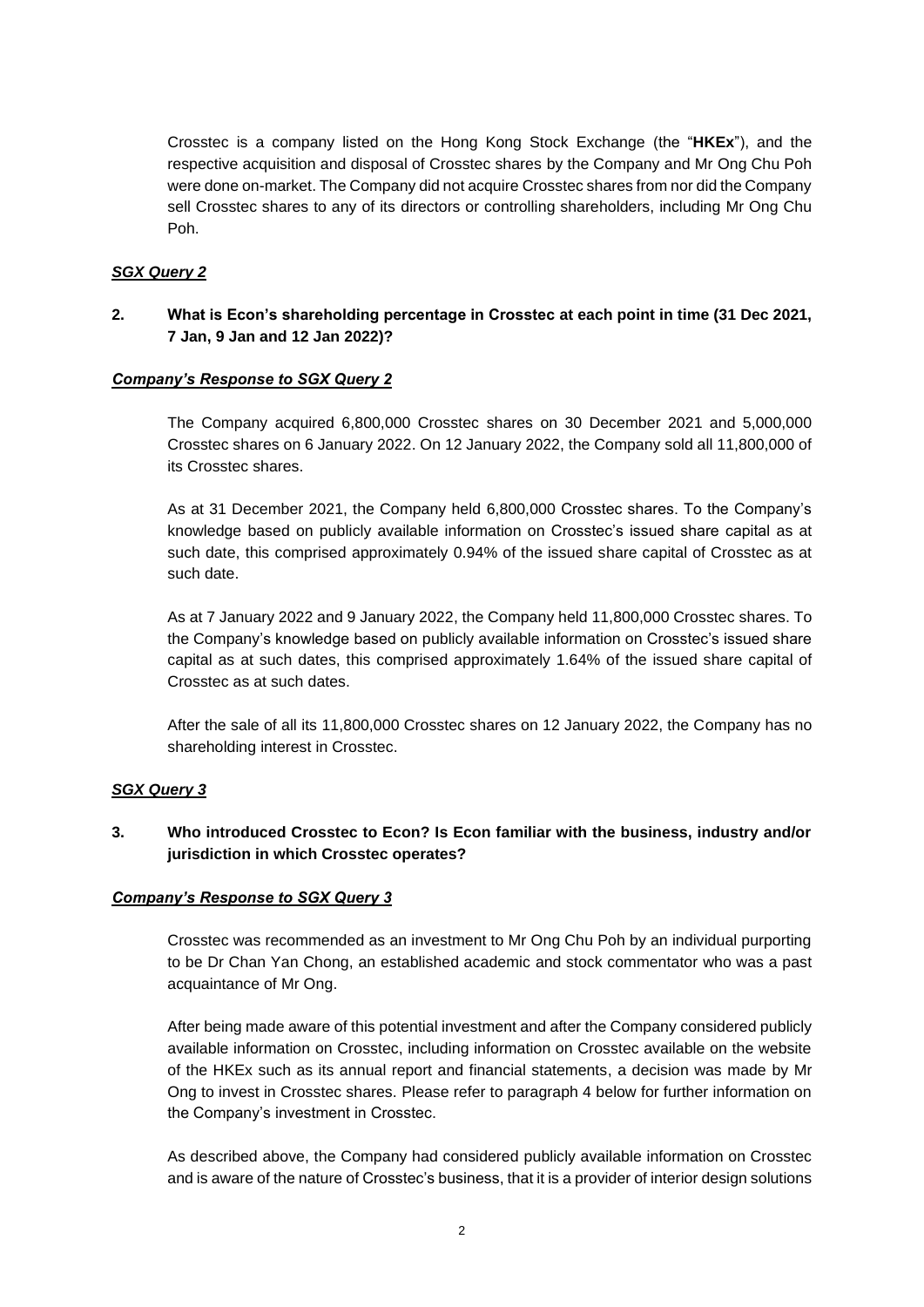listed on the HKEx and whose headquarters and principal place of business is Hong Kong. As the Company's investment in Crosstec was an investment in listed securities on a reputable stock exchange and not an acquisition of a company or business, the Company does not have operational familiarity with the business of Crosstec.

As set out in paragraph 8 below, the Audit Committee of the Company (the "**AC**") will imminently be undertaking a comprehensive review of the Company's investment policy and related controls and safeguards, including to strengthen the due diligence to be undertaken prior to an investment in listed equity securities and to impose requirements regarding asset mix and portfolio diversification.

## *SGX Query 4*

**4. Please explain and elaborate on the Company's investment mandate and policy and procedures in respect of investments in quoted securities. Specific to the investment in Crosstec, please detail the due diligence performed and approvals sought by Management, etc, prior to entering into such investment.** 

## *Company's Response to SGX Query 4*

### **Investment Policy**

A summary of the Company's investment policy is set out below:

(a) **Investment Committee.** The Board shall appoint an investment committee (the "**IC**") which shall comprise at least three persons, comprising (1) the Group CEO who will be the Chairman of the IC and also be responsible for the execution of all approved investments, (2) the Group CFO and (3) other member(s) nominated by the Nominating Committee from time to time.

The Board will imminently be undertaking a review of the composition of the IC, including appointing a third member to the IC.

The IC has the primary function of oversight of the Company's investment portfolio on behalf of the Board. In particular, the IC shall carry out the following activities:

- (i) propose recommendations to the Board on investment policy and strategy;
- (ii) monitor the Company's investment to assess the appropriateness of the investment strategy and recommend changes to the Board as appropriate;
- (iii) report to the Board two times a year in conjunction with the Board meeting on investment performance and on area of risk within the investment strategy, or as and when it is required;
- (iv) ensure that investments are made in accordance with strategy and related asset allocation limits; and
- (v) consider and if appropriate approve any specific investments in excess of asset allocation limit with the Board's approval.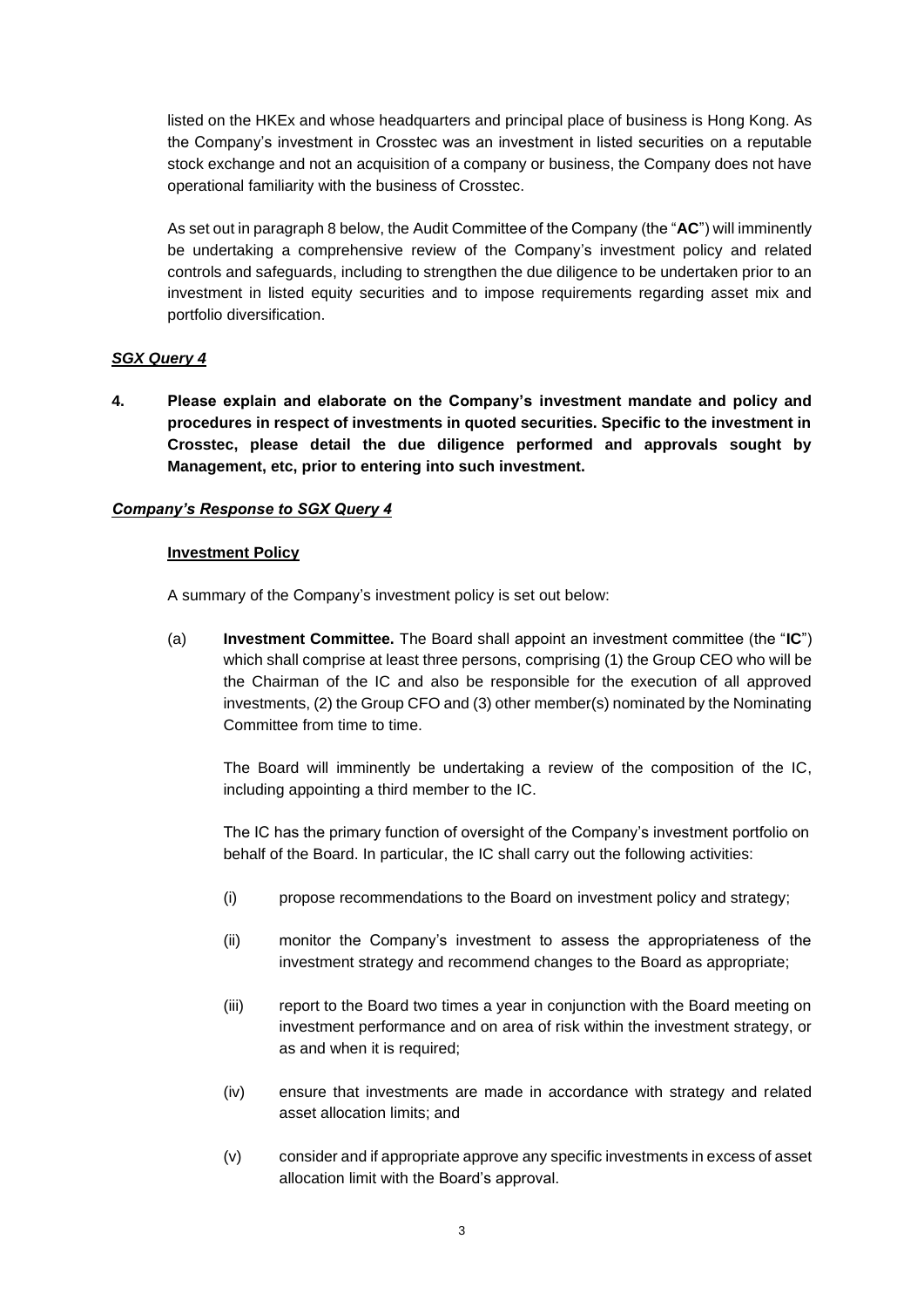(b) **Rationale and Objectives.** The investment objectives of short to medium term idle cash ("**Funds**") are to maintain a level of liquidity to meet cash needs of the Company, to achieve a target return of higher than Singapore inflation rate or higher than the Singapore prevailing fixed deposit rate per annum and to achieve better yield from any liquid reserves.

Average three months of the Company's expenditure or S\$7 million (whichever is higher) in capital value (aggregate cash and bank balances) is to be kept intact, from which annual cash flows will be generated for the Company's budgetary use. This fund is to act as a reserve for the Company to meet emergency cash needs and for meeting operational objectives set out by the Board. This objective is met by achieving the target return set and asset class and allocation.

- (c) **Policy and Asset Allocation.** The Funds should be structured such that it is invested in equities mainly for capital appreciation and dividend; and in fixed income investments for yield. The asset mix will be for portfolio diversification. The Funds may be invested in start-up companies with a view for business collaboration, business expansion and capital appreciation.
- (d) **Asset Classes and Investment Instruments.** The asset classes and investment instruments envisaged by the investment policy are equity, fixed income securities, non-convertible preference shares, collective investment schemes or funds, cash and deposits and money market instruments and fixed assets as defined under Singapore Financial Reporting Standards.

In respect of equities, the investment policy sets out that:

- (i) This asset class consists of investments representing ownership interest in corporations including, but not limited to, common shares and securities convertible to shares (including warrants).
- (ii) Securities must be those listed and traded on reputable stock exchanges.
- (iii) Equities that are invested in start-up companies, the aggregate investment has to be kept under 20% of the Funds, and the IC needs to discuss and approve the total stake of the target start-up company.
- (e) **Investment Responsibility.** The IC will oversee the overall investment of the Funds. The sale of any investment that would result in capital losses greater than 10% of its book value must be brought to the attention of the IC, and the approval of the IC is required for any deviations by the fund managers (if any) from the established investment guidelines as stated in the investment policy, and other decisions documented in the minutes of the IC meetings.
- (f) **Reporting and Oversight.** The Company's internal auditor shall perform periodic compliance audit of the management controls and adherence to the investment policy. The audit results will be reported to the IC and the Board.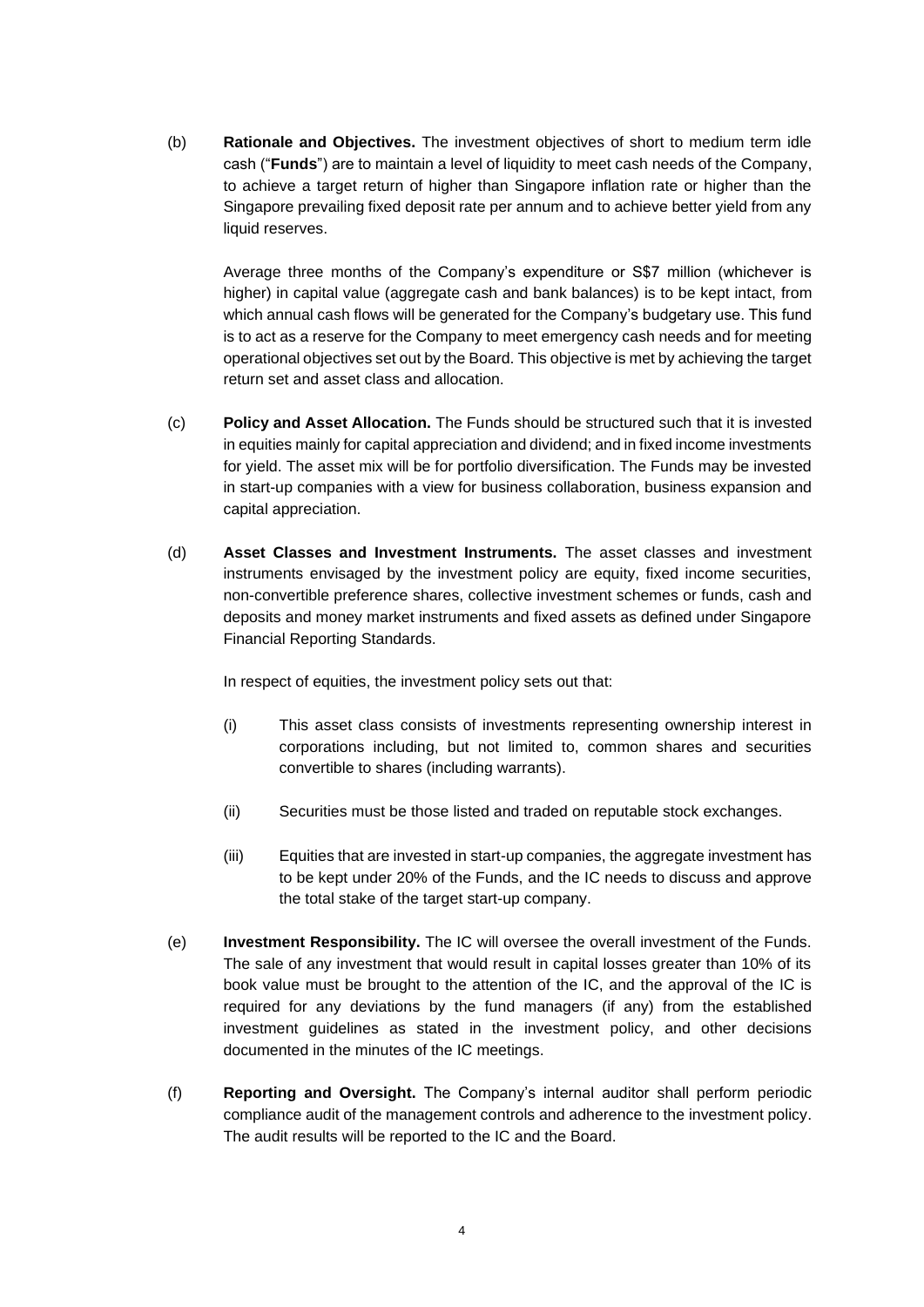The IC is to prepare and submit an investment report to Board semi-annually. The report will be prepared in accordance with generally accepted accounting principles and will detail, by asset and fund type, changes in book and market values, dates of maturity and accrued interest.

#### **Investment in Crosstec**

In November 2021, the Board authorised Mr Ong Chu Poh, the Executive Chairman and Group CEO and Chairman of the IC, to transact the investment in quoted securities at an amount of S\$1.2 million and in December 2021, the Board approved a further mandate of S\$4.2 million for the investment in quoted securities and gave authority to Mr Ong for the investment in quoted securities.

The limits of the mandate to invest in quoted securities were determined taking into account the Company's working capital requirements for its core business and after setting aside the proceeds from the Company's initial public offering.

The Board's authorisation of Mr Ong Chu Poh to transact the investment in quoted securities within the limits authorised by the Board is in line with the Company's investment policy which provides that the Group CEO (i.e. Mr Ong Chu Poh) as Chairman of the IC will be responsible for the execution of all approved investments.

The investment in Crosstec was in line with the Company's investment policy, which permits investments in equity securities which are listed and traded on reputable stock exchanges. Crosstec is listed on the HKEx.

As the investment was an investment in securities listed on the HKEx, the due diligence was primarily based on consideration of publicly available information on Crosstec, including information on Crosstec available on the website of the HKEx, such as its annual report and financial statements.

Notwithstanding the foregoing, as set out in paragraph 8 below, the AC will imminently be undertaking a comprehensive review of the Company's investment policy and related controls and safeguards, including to strengthen the due diligence to be undertaken prior to an investment in listed equity securities and to impose requirements regarding asset mix and portfolio diversification.

#### *SGX Query 5*

# **5. Please disclose the Board's considerations in approving the Company's investments in Crosstec.**

### *Company's Response to SGX Query 5*

As described above, in line with the Company's investment policy, the IC oversees the overall investment of the Funds and the Chairman of the IC is responsible for the execution of all approved investments. The investment in Crosstec was in line with the Company's investment policy, which permits investments in equity securities which are listed and traded on reputable stock exchanges. In line with the Company's investment policy, the Board had authorised Mr Ong Chu Poh, as Chairman of the IC, to transact investments in quoted securities.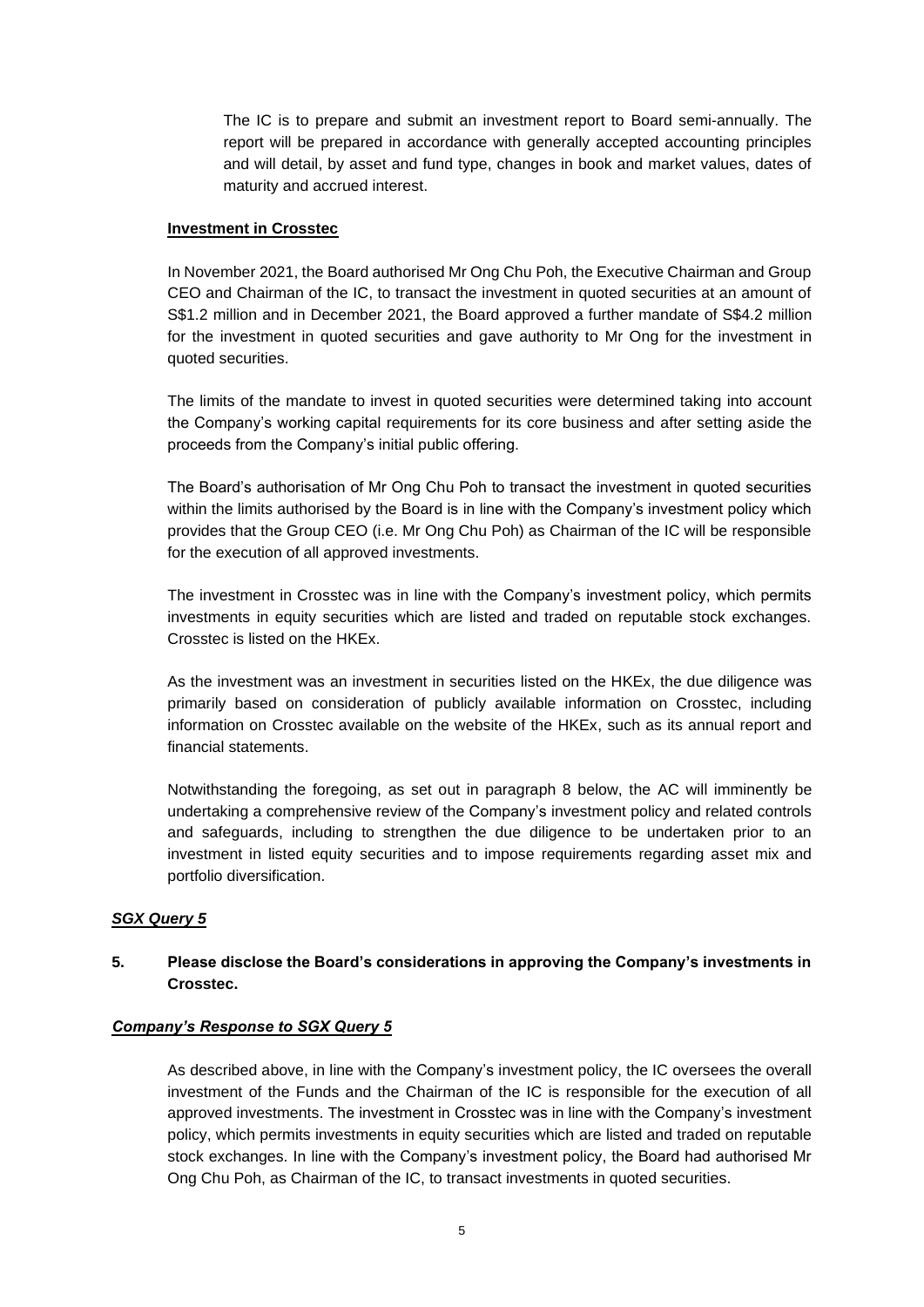As set out in the Company's announcement dated 9 January 2022, the rationale for the acquisition of Crosstec shares was to improve the yield on idle cash through dividends and share price appreciation. Prior to the first acquisition of Crosstec shares on 30 December 2021, the Company had observed that the share price was on a rising trend for Crosstec. Since the first acquisition on 30 December 2021 and based on the volume weighted average price on 6 January 2022, Crosstec's share price had increased by approximately 33.7%. The Company was of the view that the potential gain on investment on quoted security will improve the yield of idle cash and therefore the return of the Company's shareholders.

As set out in paragraph 8 below, the AC will imminently be undertaking a comprehensive review of the Company's investment policy and related controls and safeguards, including to strengthen the due diligence to be undertaken prior to an investment in listed equity securities and to impose requirements regarding asset mix and portfolio diversification.

## *SGX Query 6*

**6. Apart from Crosstec Group Holdings Limited, please list all of Econ's other investments in quoted or unquoted securities at the various points in time (31 Dec 2021, 7 Jan, 9 Jan and 12 Jan 2022 and current).** 

#### *Company's Response to SGX Query 6*

The Company acquired 14,000 shares of United Overseas Bank Limited and 23,000 shares of DBS Group Holdings Ltd on 11 November 2021 and sold all of such shares on 6 January 2022.

Apart from the foregoing and Crosstec shares (and other than, for the avoidance of doubt, the Company's holdings in its subsidiaries and associated companies), the Company does not and did not have any other investments in quoted or unquoted securities on 31 December 2021, 7 January 2022, 9 January 2022, 12 January 2022 and as at the date of this announcement.

### *SGX Query 7(a)*

- **7. On 12 Jan 2022, it was disclosed that the controlling shareholder (i.e. CEO Ong Chu Poh) has less than 5% interest in Crosstec.**
	- **(a) Please disclose his exact shareholding in Crosstec.**

### *Company's Response to SGX Query 7(a)*

As set out in paragraph 1, between 24 November 2021 and 7 January 2022, Mr Ong Chu Poh acquired an aggregate of 2,700,000 Crosstec shares, which he sold on 7 January 2022. He acquired a further 1,200,000 Crosstec shares on 7 January 2022, which he sold on 13 January 2022. Based on publicly available information on the issued share capital of Crosstec, his holding of Crosstec shares amounted to less than 5% of the issued shares of Crosstec.

As at the date of this announcement, Mr Ong Chu Poh has no shareholding in Crosstec.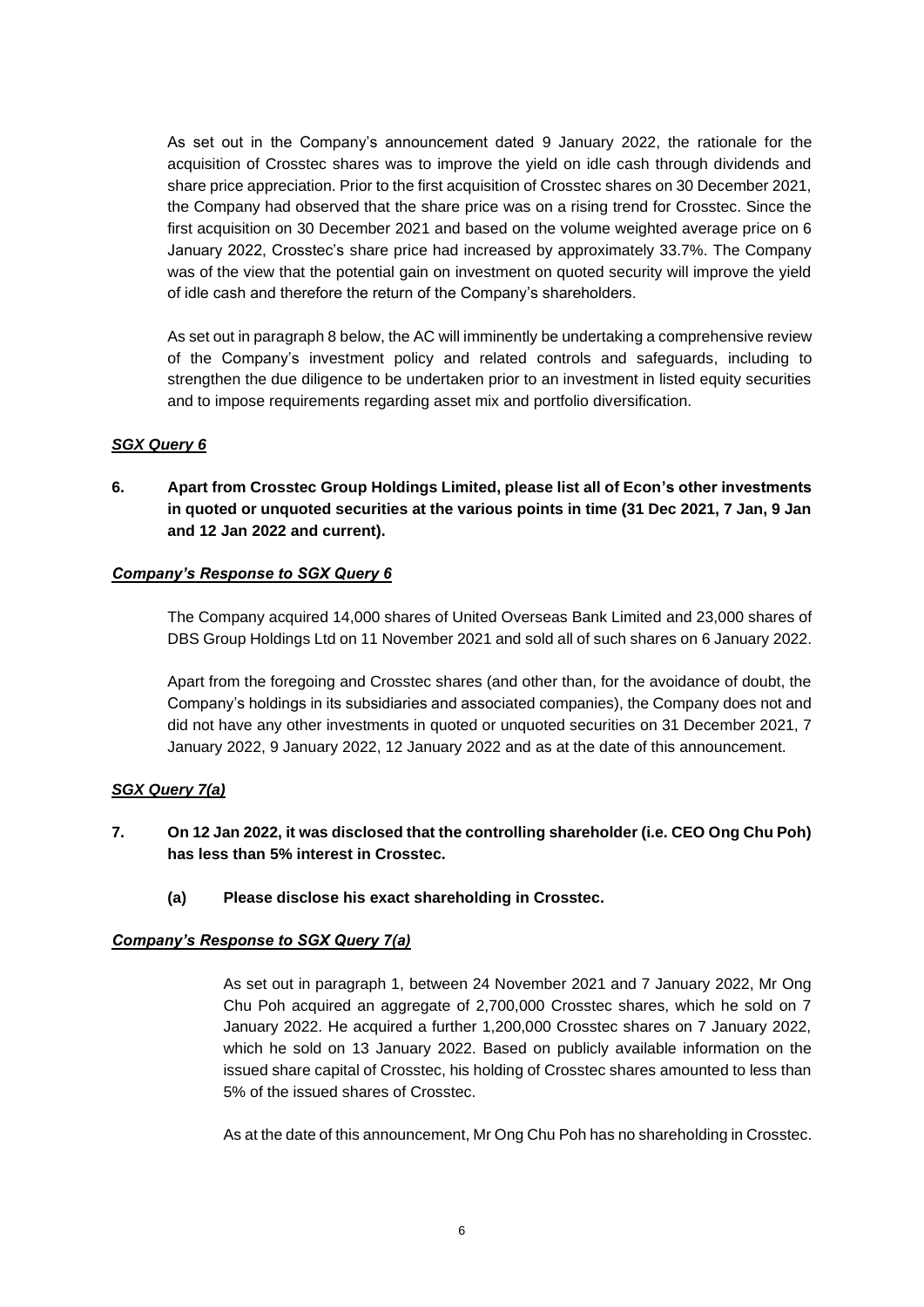### *SGX Query 7(b)*

## **(b) Please disclose and confirm if he has any relationship with Crosstec, its directors or controlling shareholders.**

### *Company's Response to SGX Query 7(b)*

Mr Ong Chu Poh has confirmed that he does not have any relationship with Crosstec, its directors or controlling shareholders. To the best of the knowledge of the Company, Mr Ong Chu Poh does not have any relationship with Crosstec, its directors or controlling shareholders.

### *SGX Query 7(c)*

### **(c) How was he introduced to Crosstec?**

#### *Company's Response to SGX Query 7(b)*

Please refer to paragraph 3 above.

#### *SGX Query 8*

**8. In view of its investment in Crosstec and the realised loss of S\$3.4m as announced on 12 Jan 2022, what is AC's views as to the adequacy and effectiveness of the Company's controls, safeguards and investment mandate, policy and procedure?** 

#### *Company's Response to SGX Query 8*

In view of the recent investment loss of S\$3.4 million, the AC is of the view that the current investment mandate and policy of the Company and related controls and safeguards will need to be reviewed and strengthened to include more effective measures including (without limitation) that (i) the due diligence undertaken prior to investing in listed equity securities should include consideration of the target company's dividend policy, financial position, geographic location and industry (taking into consideration macroeconomic factors which may impact the geographical location and industry in question), (ii) lowering the maximum investment limits, imposing sub-limits by asset class and imposing daily trading limits and (iii) imposing requirements regarding asset mix and portfolio diversification. The AC will imminently be undertaking such review, including engaging external professional advisers to assist with the review. In addition, as set out in paragraph 4 above, the Board will imminently be undertaking a review of the composition of the IC, including appointing a third member to the IC.

Save for the need to review and strengthen the current investment mandate and policy of the Company and related controls and safeguards as described above, the AC is of the view that the internal controls over the other areas of the Company's operations remain adequate and effective.